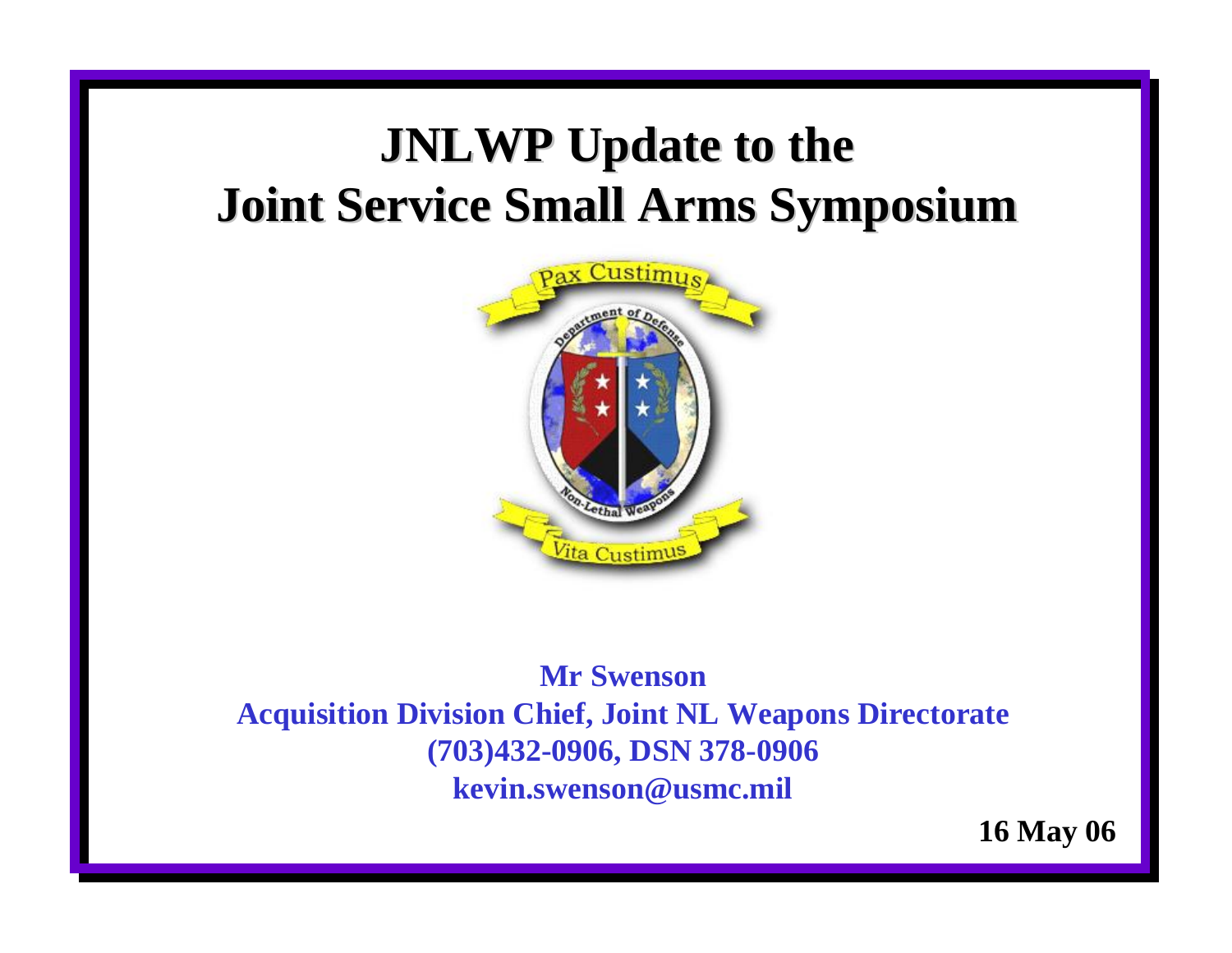

## **JNLWP Management Structure**



Non-Voting Members -OSD, DOS, DOJ, DOE, Combatant Commander and Joint Staff reps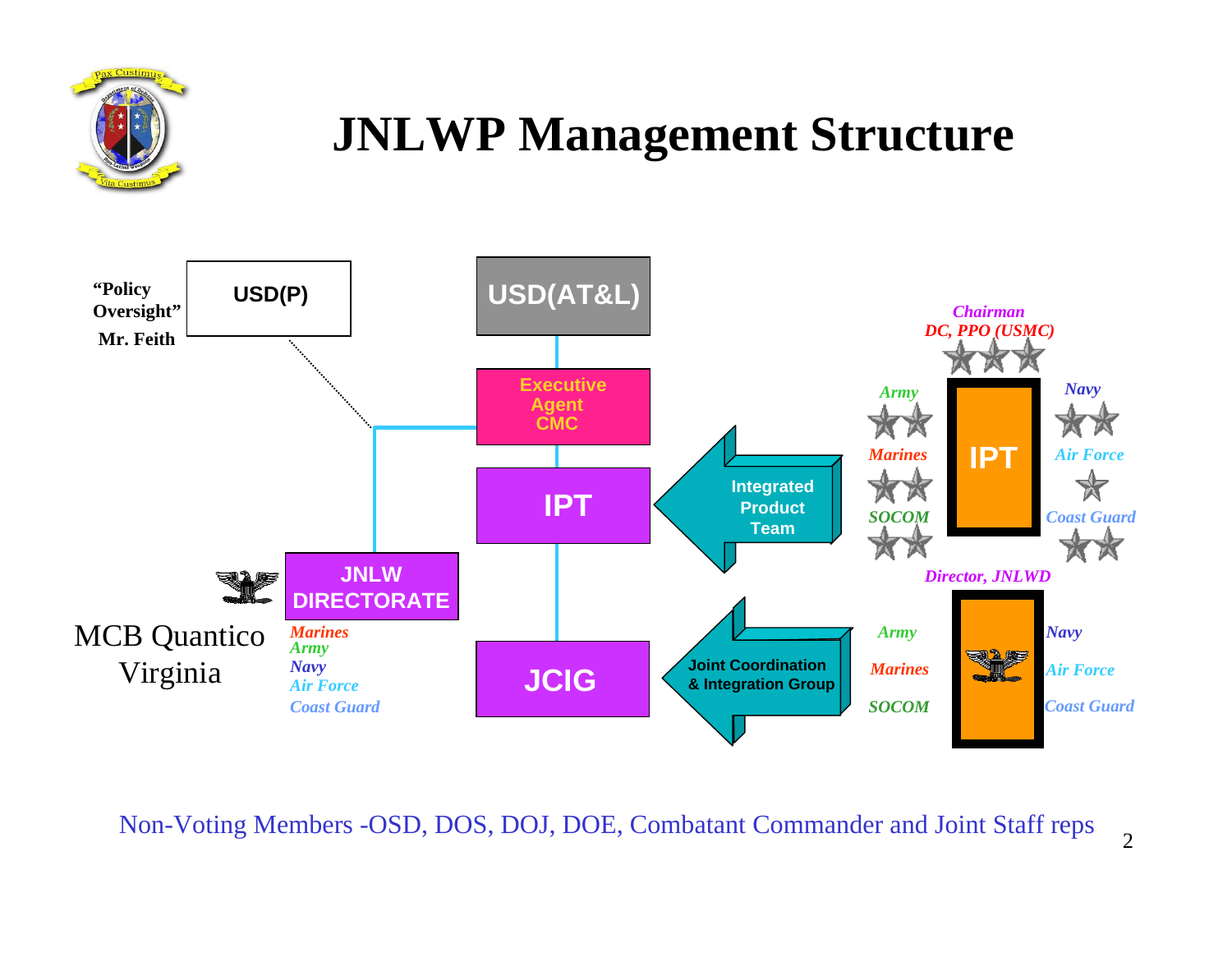

# **Service Requirements**

- 1. Stop / Disable / Impede Vehicles / Vessels
- 2. Crowd Control / Incapacitate Individuals - On Land or In the Water @ 300 Meters
- 3. Clear Facilities With and Without Entering
- 4. Deny Area / Deny Access
- 5. Determine Intent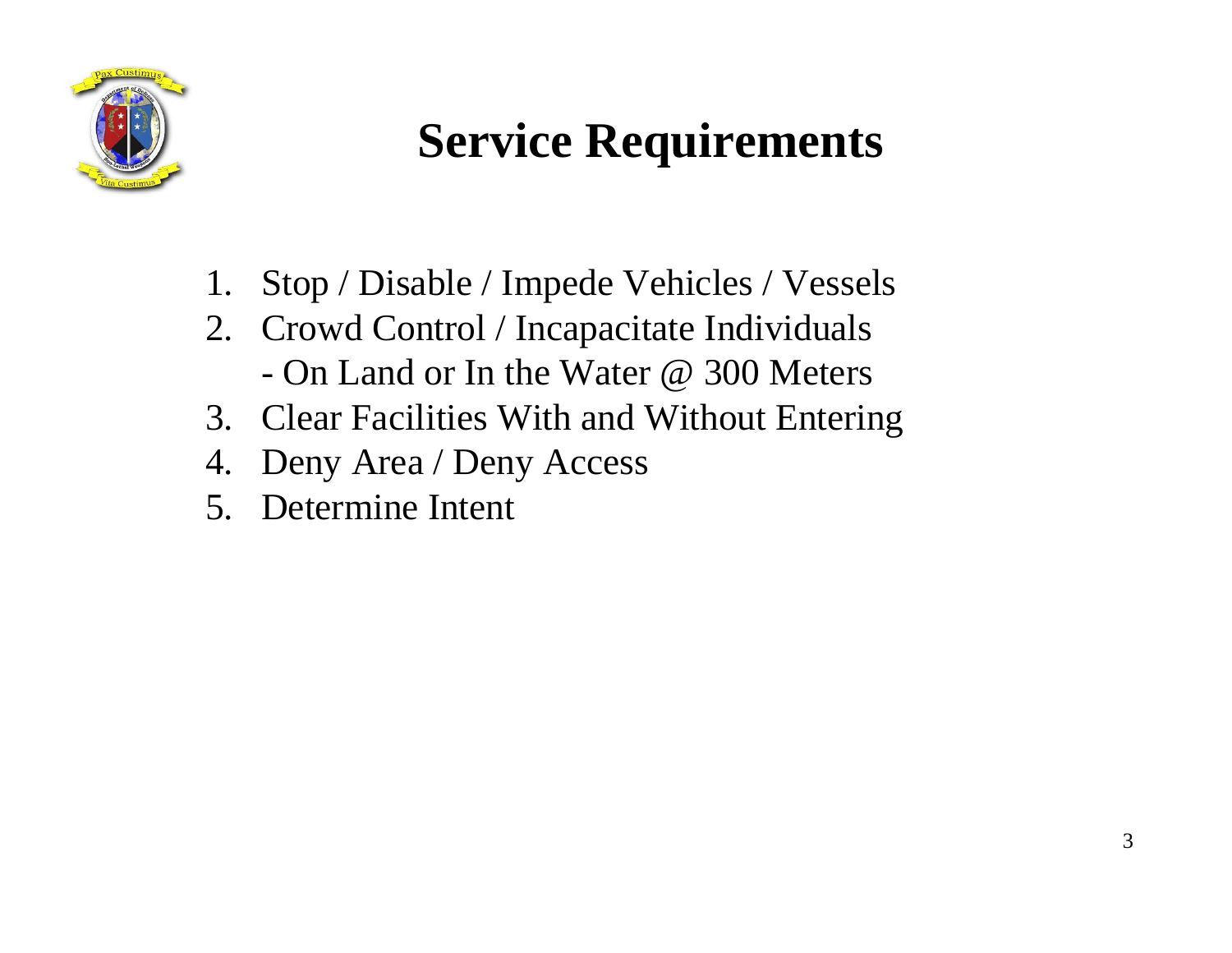

# **Lesson's Learned**

Focus on the Payload, Not the Launching Platform Range Similar to Lethal Ammunition Fire From Existing Platforms Break-Up NL Capability Sets Lack of NLW/C Education / Training Get NLW/C Into Senior Level PMEOfficer and NCO Curriculums Include in Escalation of Force (EoF) Training / Orders More MTT's for Deploying Forces Increasing Focus on MOUT Operations / Requirement's Service Desires for "Scaleable" Weapons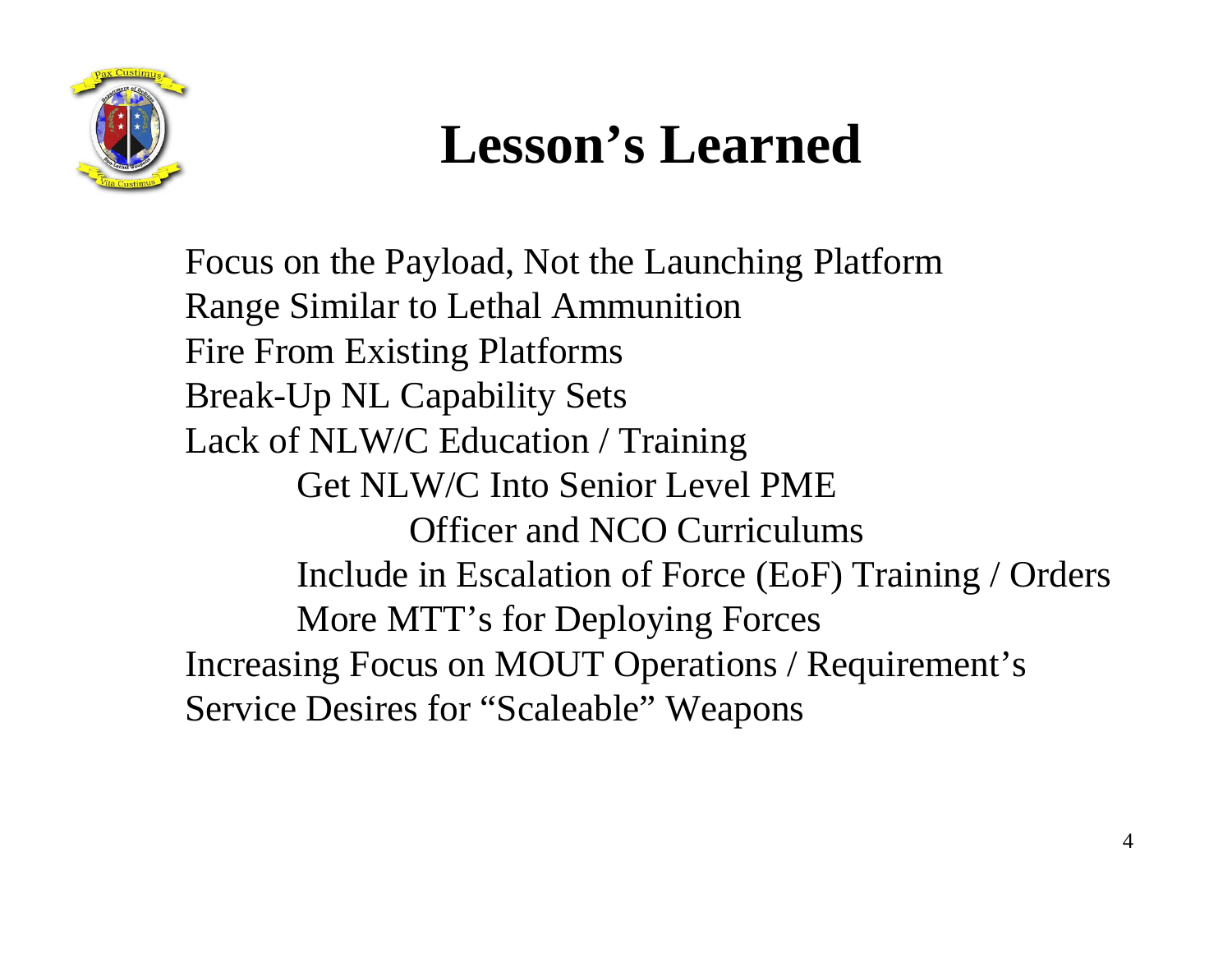

## **JNLWP Small Arms Interface**





### Airburst NL Munitions





## MK19 NL Short Range Munitions



**Venom**

## Mission Payload Module - NL FN-303 Projectile Launcher